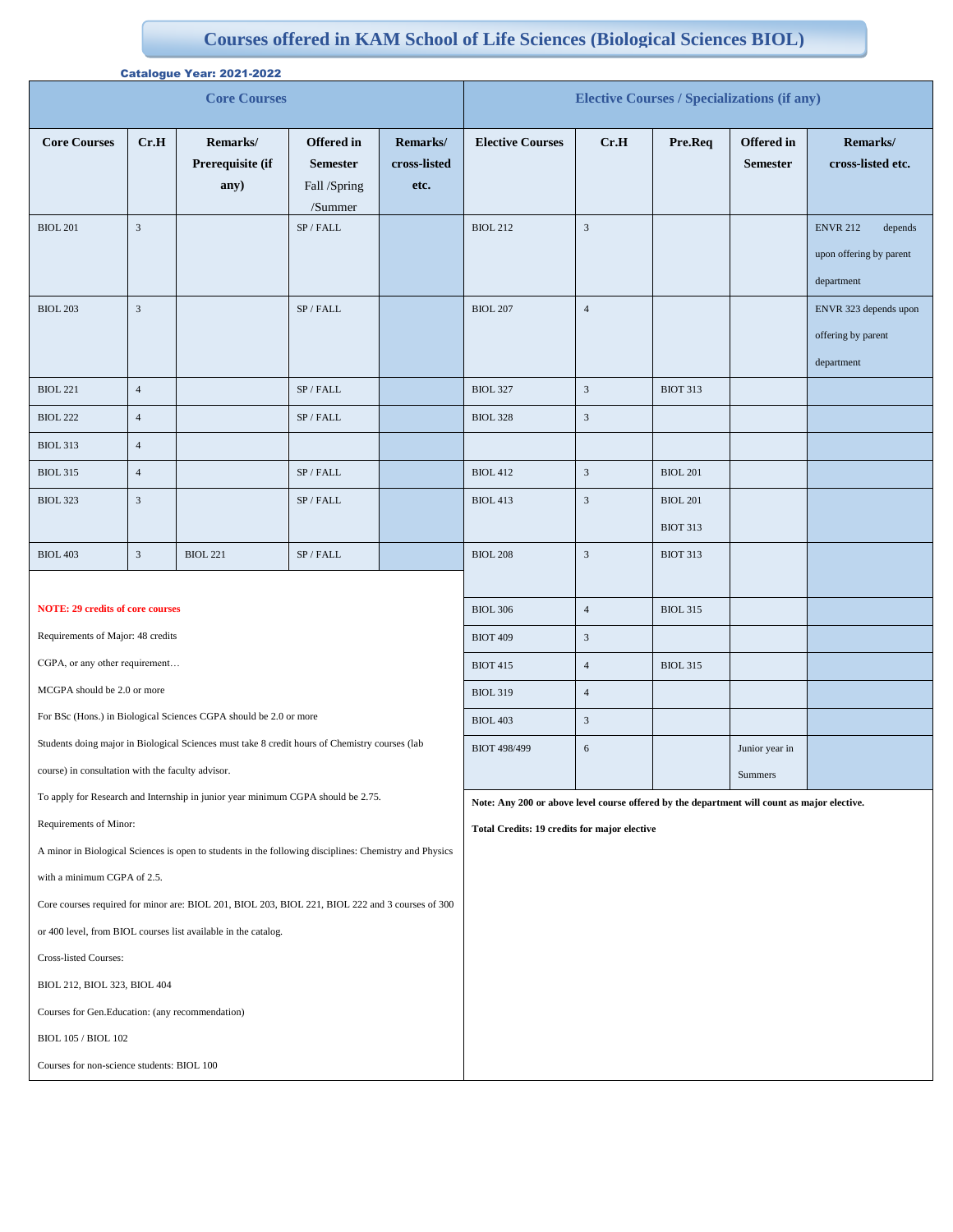## Mission Statement

To produce good quality academicians and scientists, and more importantly responsible citizens and good human beings.



Higher education opportunities:

Biological Sciences is a program with wide scope and prospects. Students majoring in this area can apply for postgraduate programs in the areas of botany, zoology, agriculture, microbiology, environmental sciences, food science, public health and other disciplines of life sciences.



Career Opportunities/Career Path:

Biological sciences majors can have employment opportunities in academia, industries and laboratories. They can work in diagnostic labs, marine scientist, laboratory analyst/assistant, environmental scientist, food and agriculture companies, as botanist or a zoologist.

They can get jobs in oil and chemical industry, pest control companies, fisheries, parks and horticulture, zoological parks and veterinary houses. Some of the government departments and organizations where biologists work include EPA, PCSIR, PARC, NIBGE, NIAB, WASA, EPD, and Waste management company.

.